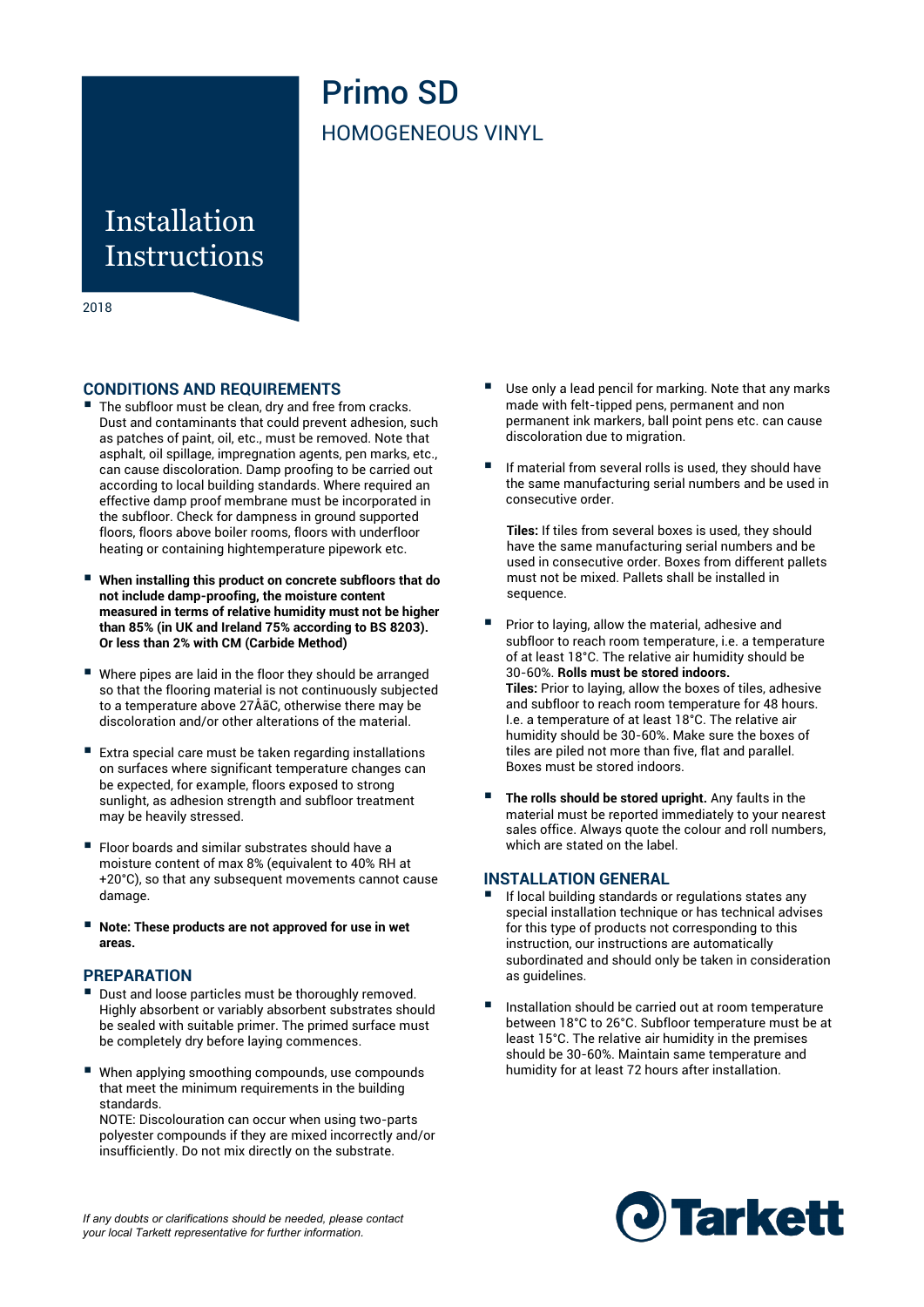- § Rub the face surface down thoroughly to ensure that the floor covering makes good contact with the adhesive and that all air is expelled. Make sure that the tool used for rubbing down the floor covering does not scratch the surface. A broom is not suitable for this purpose. Use a floor roller (approx. 65 kg) and roll crosswise over the floor.
- § **Always be careful when cutting, making grooves etc., that the copper strips are not damaged, to ensure that all sections of the surface are connected to earth after installation.**
- § Most commonly, the copper strips will be connected to the normal electrical earthing network of the building. In highly ESD-sensitive areas, the copper strips will be connected to a separate earthing system provided by the end user. **In all cases the connection to earth must comply with local electrical and building codes and regulations.**

- **INSTALLATION SHEETS**<br>■ The earth connection is achieved with the copper strips.
- Cut the sheets to length and, if possible, lay them out to acclimatise prior to laying. This is particularly important for longer lengths.
- § **Sheets must be installed so that colour differences are avoided. Reverse sheets whenever possible.**
- § **The sheets are fully adhered with a high quality conductive adhesive with permanent conductive adhesive. See the adhesive manufacturer´s instruction regarding coverage, open time etc.** The assembly time depends on the type of substrate, its absorbency, the temperature and air humidity in the premises. **Note that the adhesive is also spread on top pf the copper strips.**



#### **Earth connection sheets:**

A copper strip is placed lengthways under each sheet, approx. 200 mm from the edge. The strips under each sheet are connected with strips across the direction of the sheets at both ends of the area and connected to earth.

### **INSTALLATION TILES**

- The earth connection is achieved with the copper strips.
- § **The tiles are fully adhered with a high quality conductive adhesive with permanent conductive properties. See the adhesive manufacturer's instruction regarding coverage, open time etc**. The assembly time depends on the type of substrate, its absorbency, the temperature and air humidity in the premises. **Note that the adhesive is also spread on top pf the copper strips.**
- Tiles could be installed in the same direction or in a checkerboard pattern.
- Before starting installation, determine the method of laying taking into account the shape of the room and the design to be laid. Installation should start from the middle of the room and be finish along the walls.
- When installing on access flooring systems separate earth connection is not normally required, as this is achieved by the adhesive and the metal construction. Advise concerning conductivity should be taken from the manufacturer of the access flooring system.



#### **Earth connection tiles:**

The The strips under each row are connected with strips across the shorter dimension of the room every 10 m and connected to earth. See figure. 1/ Tiles Eclipse SD

- 2/ Conductive adhesive
- 3/ Copper strips
- 4/ Earth connection